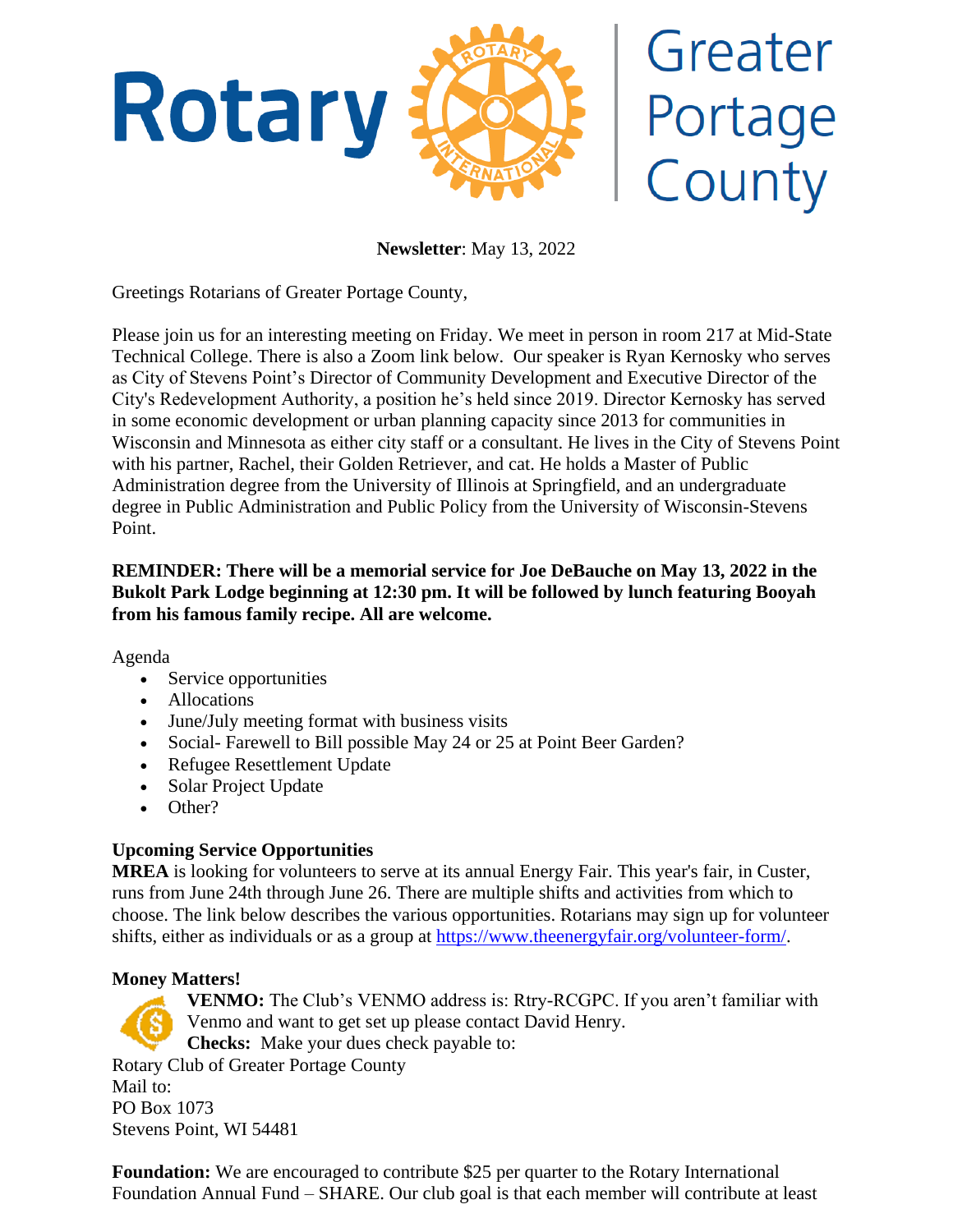\$100 /year or \$25 a quarter. This can be accomplished by either going to [rotary.org](http://rotary.org/) and making a donation online (contact David H if you need help setting this up), or by writing a separate check to Rotary Club of Greater Portage County with the indication that it is for the Rotary International Foundation Annual Fund – SHARE.



**Global Grant Scholarship**. Follow our GGS Scholar Sanne Roeven in London! You can sign up for Sanne's blog. Go to [https://sroeven.wordpress.com/.](https://sroeven.wordpress.com/) Did you know that the \$30,000 dollar scholarship is a matching grant from Rotary Foundation? Our district 6220, provides \$15,000 and that is matched by

Foundation funds. Rotary International also supports Peace Fellowships at seven Rotary Peace Centers. See your February Rotary magazine p.41 for more detail. We also have a candidate for the Grant in 2023. The GGS committee voted to move applicant Sophie Buchholtz forward. Her area of focus is the environment, Rotary's newest area. Stay tuned for more details…

# **TENTATIVE SUMMER SCHEDULE**

May 20 - Team Meetings (Zoom) May 27 - No Meeting Memorial Day June 3 - Club Assembly June 10 - GCS Sanne Roeven from London (Zoom) June 17 - Ashley Schroeder- The Garden Wellness at Artist & Fare Complex Plover June 24 - No meeting? July 1 - No meeting Holiday July 8 - Club Assembly ZOOM July 15 - Business visit July 22 - Business visit July 29 - Team Meetings August 5 - MSTC OPEN Club Assembly August 12 - getting to know new member August 19 - NO MEETING August 26 - getting to know new member Sept. 2 - No meeting Holiday

# **ZOOM MEETING DETAILS.**

Join Zoom Meeting [https://us02web.zoom.us/j/86474788935?pwd=TXFBQ0JuK1FQd0pwQkI2YkQ](https://us02web.zoom.us/j/86474788935?pwd=TXFBQ0JuK1FQd0pwQkI2YkQ3T2IvUT09) [3T2IvUT09](https://us02web.zoom.us/j/86474788935?pwd=TXFBQ0JuK1FQd0pwQkI2YkQ3T2IvUT09)

*Regards,*

*Barb Mihm*

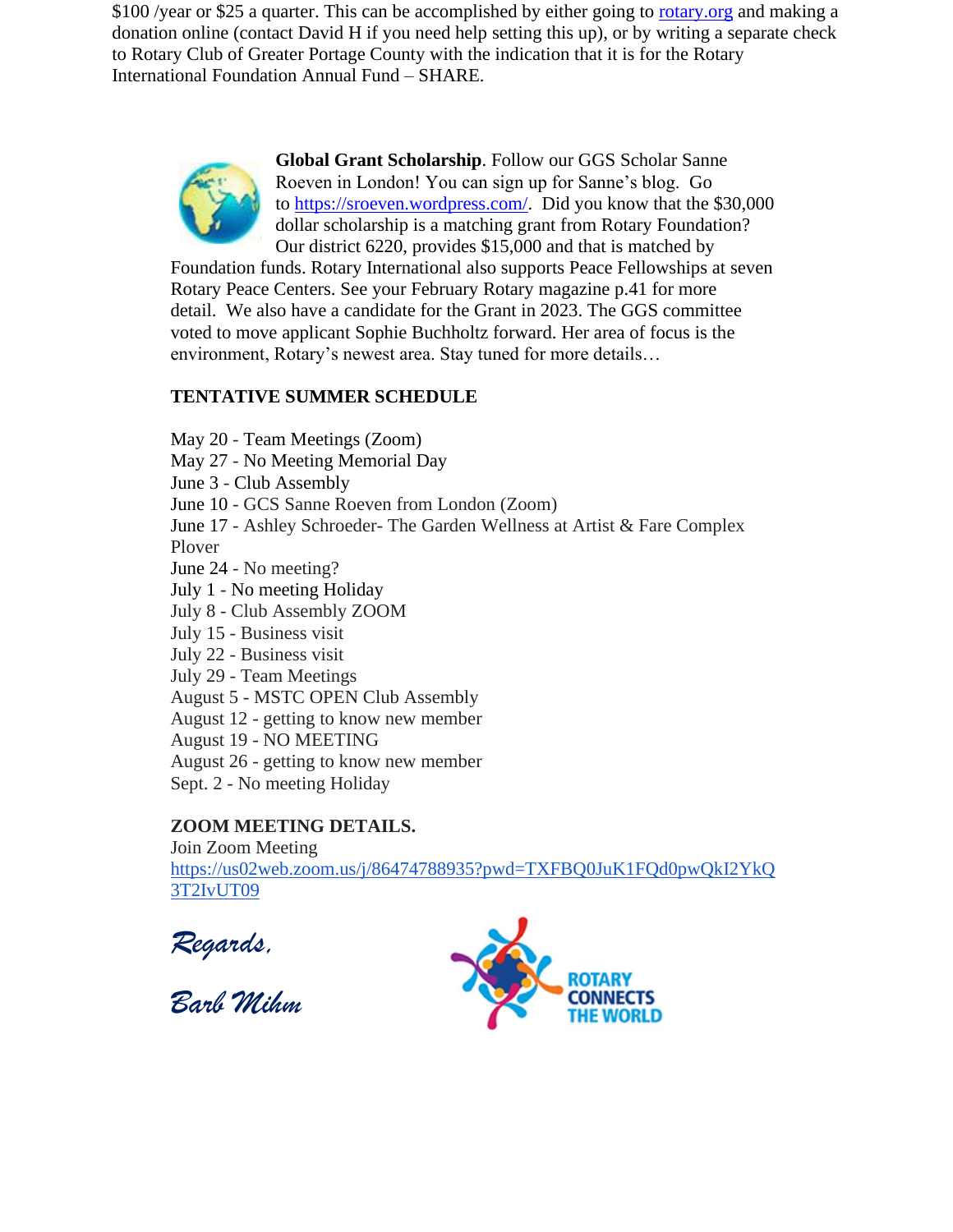### **Rotary Club of Greater Portage County Minutes**

Friday May 6 2022 at 7:00 a.m. Zoom/Phone and Mid-State Technical College

# Members Present

Leah Shulfer, Bill Fehrenbach, David Henry, Jenny Riggenbach, Eric Yonke, Sarah Scripps, Jess Bowers, Rick Zahn, Marc Christianson, Joel Sullivan, Heather Huebner, Charles Clark, David Rosenthal, Barb Mihm, Shari Laskowski, Harry Magee, Sam Dinga, Trish Baker

#### Guests John Bergin, Four Guests

TriCon Update

- Great learning opportunity
- Option for a satellite club in Stevens Point
- Roundtable of favorite takeaways from attendees

# Joe DeBauche

- Rick made motion to donate \$250 from club to the Emerson Park memorial in his name
	- o Eric seconded
	- o All in favor
- You can individually donate to his memorial with the Community Foundation

# New Member Approval

- Annie Wetter applied to join our club
- Executive team accepted her application
- Club voted to approve her membership
- Welcome Annie!

# Upcoming Meetings

- Mid-State is closed from May 27 to August 5
- Discussion of alternative locations and Zoom options
- Discussion of hosting meetings at various business offices in the area for networking

# RYE Update

- We are in need of volunteers for host families
- Please contact John Bergin or an exect eam member for more information

# Allocations Update

- David H. emailed the 2021 allocation summary and the 2022 Allocation form to the club
- We will discuss the process at the meeting this Friday
- Monday May 27, 2022 is the allocation request deadline
- Executive Team will review the requests on June 1, 2022
- Executive Team will make recommendations to the club for approval on June 3, 2021

# Presentation – The Rotary Foundation and Paul Harris

- By David R.
- Excellent points on the good work done by the Rotary Foundation and recognition for Paul Harris fellows
- Reminder to members for Every Rotarian Every Year
	- o Suggested donation of \$100 per year to Rotary Foundation for the Annual Share Fund
	- o Why? Clubs have a minimum per capita donation in order to be eligible for district grants
	- o We will determine if donations to the Ukrainian Fund counts toward this amount
- Bill, Jenny, and Harry have been elevated to Paul Harris Society fellows
	- o Congratulations! Thank you for your service to Rotary!